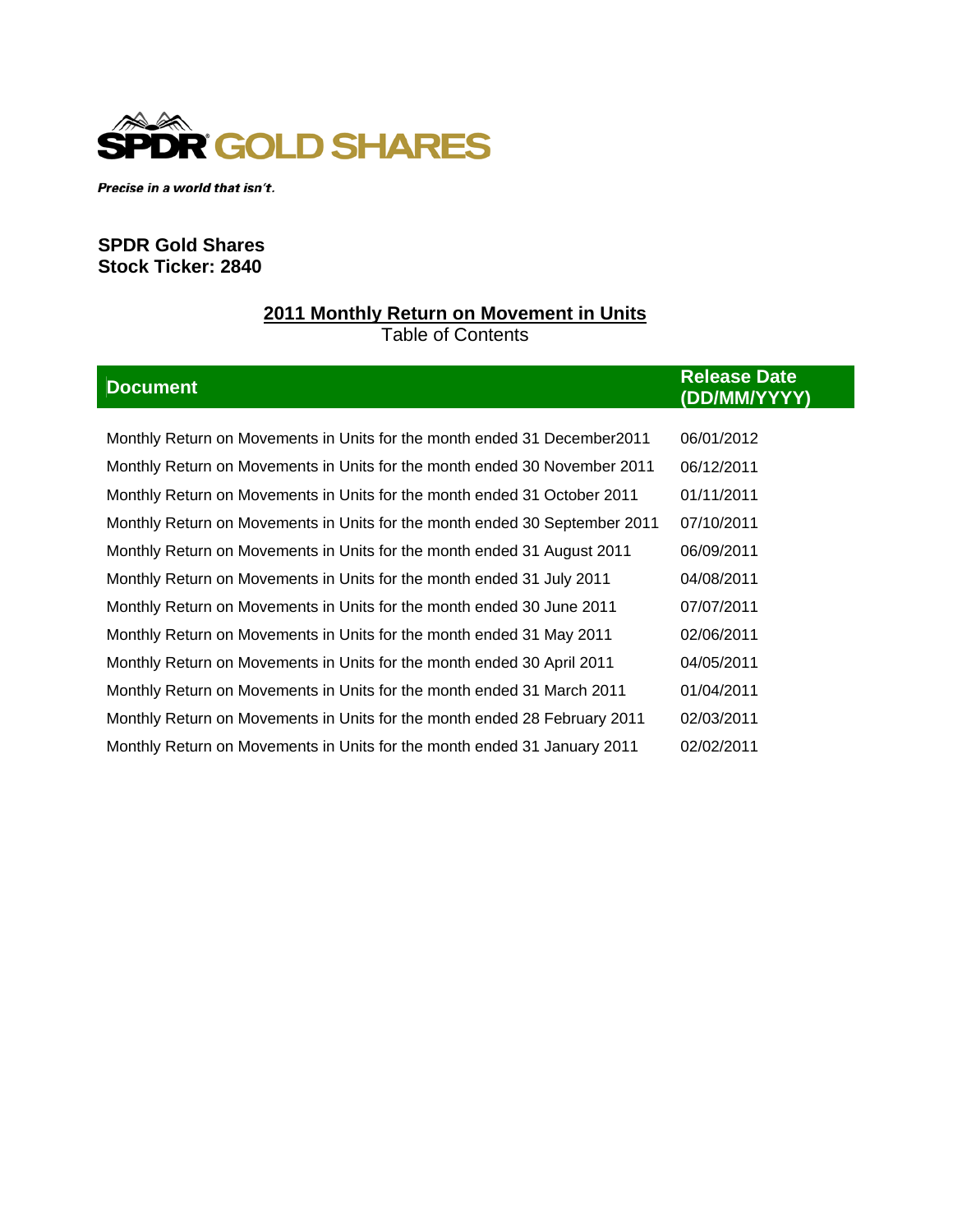

| For the month ended (dd/mm/yyyy) :<br>31/12/2011 |                             |                  |
|--------------------------------------------------|-----------------------------|------------------|
| To: Hong Kong Exchanges and Clearing Limited     |                             |                  |
| Name of Scheme<br>Date Submitted                 | SPDR GOLD TRUST<br>6/1/2012 |                  |
| 2840<br><b>Stock Code:</b>                       |                             |                  |
|                                                  |                             | No. of Units     |
| Balance at close of preceding month:             |                             | 429,100,000.00   |
| <b>Increase</b>                                  |                             |                  |
| Further Issues:                                  |                             | $\boldsymbol{0}$ |
| EGM approval date (if applicable):               | (dd/mm/yyyy)                |                  |
| Others (please specify                           | ):                          | $\boldsymbol{0}$ |
| EGM approval date (if applicable):               | (dd/mm/yyyy)                |                  |
| (Decrease)                                       |                             |                  |
| Repurchase/cancellation:                         |                             | (14,400,000.00)  |
| EGM approval date (if applicable):               | (dd/mm/yyyy)                |                  |
| Others (please specify                           | ):                          | $\boldsymbol{0}$ |
| EGM approval date (if applicable):               | (dd/mm/yyyy)                |                  |
| Balance at close of the month:                   |                             | 414,700,000.00   |
| Remarks:                                         |                             |                  |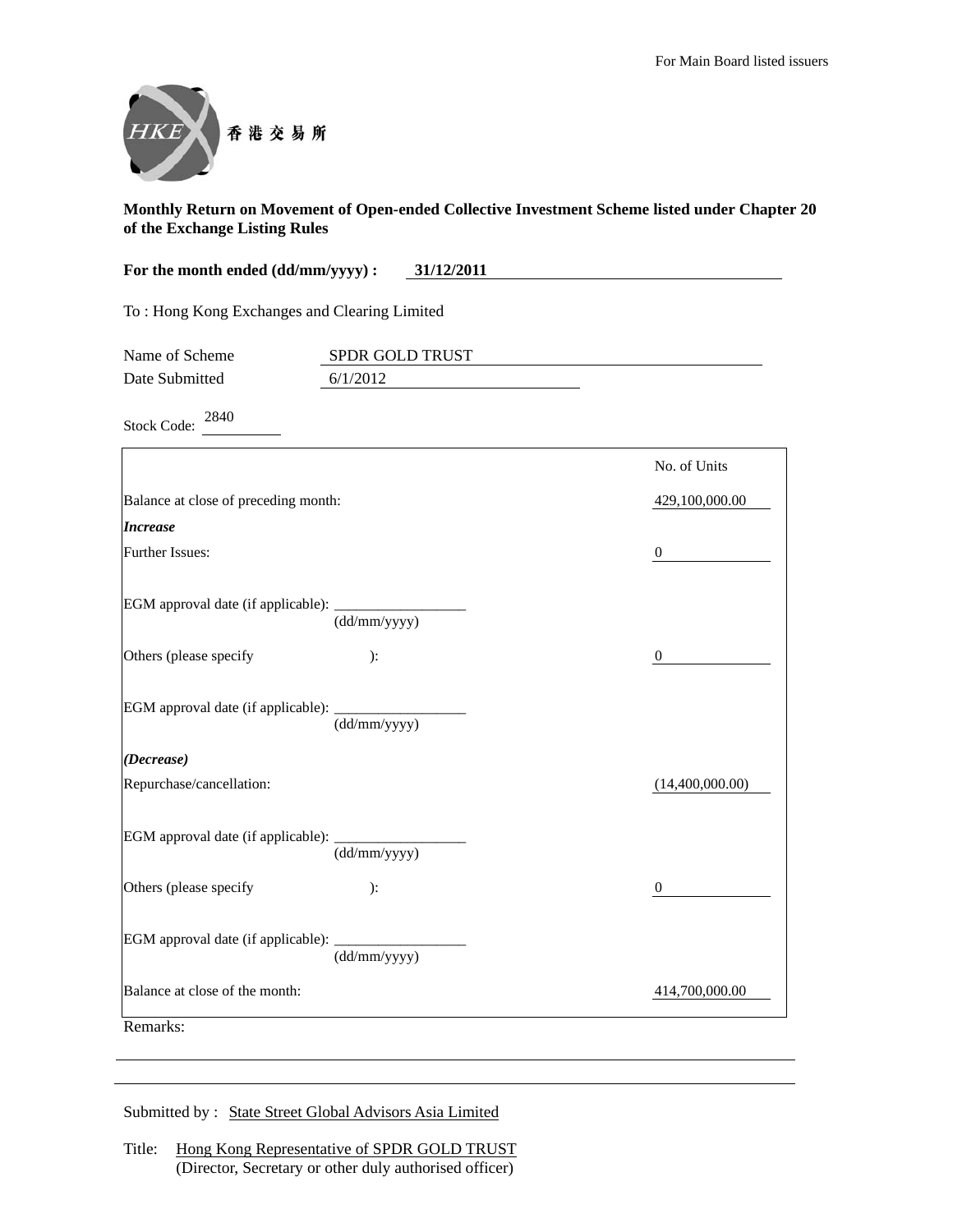

| For the month ended (dd/mm/yyyy) :           | 30/11/2011                   |                  |
|----------------------------------------------|------------------------------|------------------|
| To: Hong Kong Exchanges and Clearing Limited |                              |                  |
| Name of Scheme<br>Date Submitted             | SPDR GOLD TRUST<br>6/12/2011 |                  |
| 2840<br><b>Stock Code:</b>                   |                              |                  |
|                                              |                              | No. of Units     |
| Balance at close of preceding month:         |                              | 410,800,000.00   |
| <b>Increase</b>                              |                              |                  |
| <b>Further Issues:</b>                       |                              | 18,900,000.00    |
| EGM approval date (if applicable):           | (dd/mm/yyyy)                 |                  |
| Others (please specify                       | ):                           | $\boldsymbol{0}$ |
| EGM approval date (if applicable):           | (dd/mm/yyyy)                 |                  |
| (Decrease)                                   |                              |                  |
| Repurchase/cancellation:                     |                              | (600,000.00)     |
| EGM approval date (if applicable):           | (dd/mm/yyyy)                 |                  |
| Others (please specify                       | ):                           | $\mathbf{0}$     |
| EGM approval date (if applicable):           | (dd/mm/yyyy)                 |                  |
| Balance at close of the month:               |                              | 429,100,000.00   |
| Remarks:                                     |                              |                  |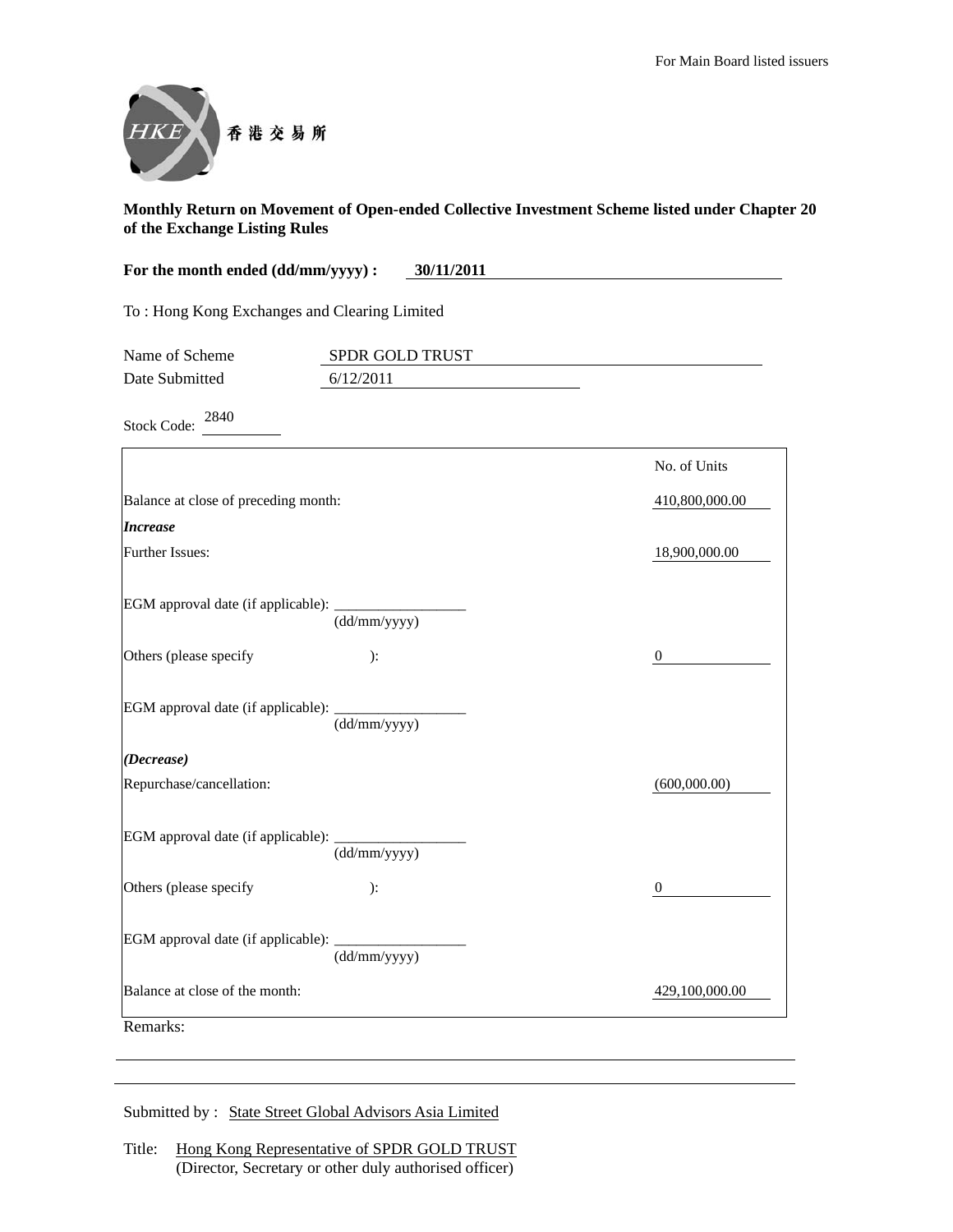

| For the month ended (dd/mm/yyyy) :<br>31/10/2011 |                              |                  |
|--------------------------------------------------|------------------------------|------------------|
| To: Hong Kong Exchanges and Clearing Limited     |                              |                  |
| Name of Scheme<br>Date Submitted                 | SPDR GOLD TRUST<br>1/11/2011 |                  |
| 2840<br><b>Stock Code:</b>                       |                              |                  |
|                                                  |                              | No. of Units     |
| Balance at close of preceding month:             |                              | 406,800,000.00   |
| <i><b>Increase</b></i>                           |                              |                  |
| Further Issues:                                  |                              | 5,600,000.00     |
| EGM approval date (if applicable):               | (dd/mm/yyyy)                 |                  |
| Others (please specify                           | ):                           | $\boldsymbol{0}$ |
| EGM approval date (if applicable):               | (dd/mm/yyyy)                 |                  |
| (Decrease)                                       |                              |                  |
| Repurchase/cancellation:                         |                              | (1,600,000.00)   |
| EGM approval date (if applicable):               | (dd/mm/yyyy)                 |                  |
| Others (please specify                           | ):                           | $\overline{0}$   |
| EGM approval date (if applicable):               | (dd/mm/yyyy)                 |                  |
| Balance at close of the month:                   |                              | 410,800,000.00   |
| Remarks:                                         |                              |                  |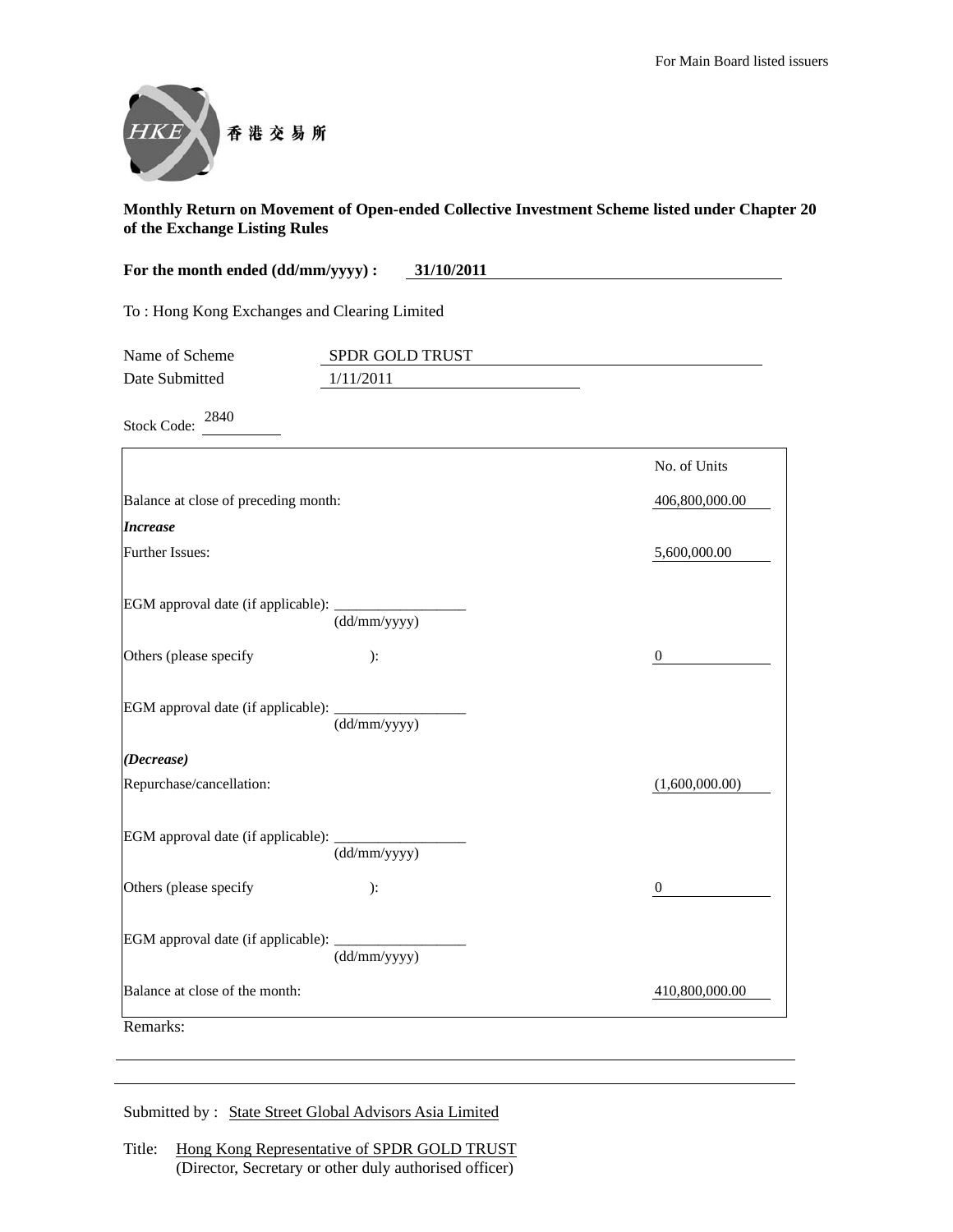

| For the month ended (dd/mm/yyyy) :<br>30/9/2011 |                              |                  |
|-------------------------------------------------|------------------------------|------------------|
| To: Hong Kong Exchanges and Clearing Limited    |                              |                  |
| Name of Scheme<br>Date Submitted                | SPDR GOLD TRUST<br>7/10/2011 |                  |
| 2840<br><b>Stock Code:</b>                      |                              |                  |
|                                                 |                              | No. of Units     |
| Balance at close of preceding month:            |                              | 406,800,000.00   |
| <b>Increase</b>                                 |                              |                  |
| Further Issues:                                 |                              | 7,300,000.00     |
| EGM approval date (if applicable):              | (dd/mm/yyyy)                 |                  |
| Others (please specify                          | ):                           | $\boldsymbol{0}$ |
| EGM approval date (if applicable):              | (dd/mm/yyyy)                 |                  |
| (Decrease)                                      |                              |                  |
| Repurchase/cancellation:                        |                              | (7,300,000.00)   |
| EGM approval date (if applicable):              | (dd/mm/yyyy)                 |                  |
| Others (please specify                          | ):                           | $\boldsymbol{0}$ |
| EGM approval date (if applicable):              | (dd/mm/yyyy)                 |                  |
| Balance at close of the month:                  |                              | 406,800,000.00   |
| Remarks:                                        |                              |                  |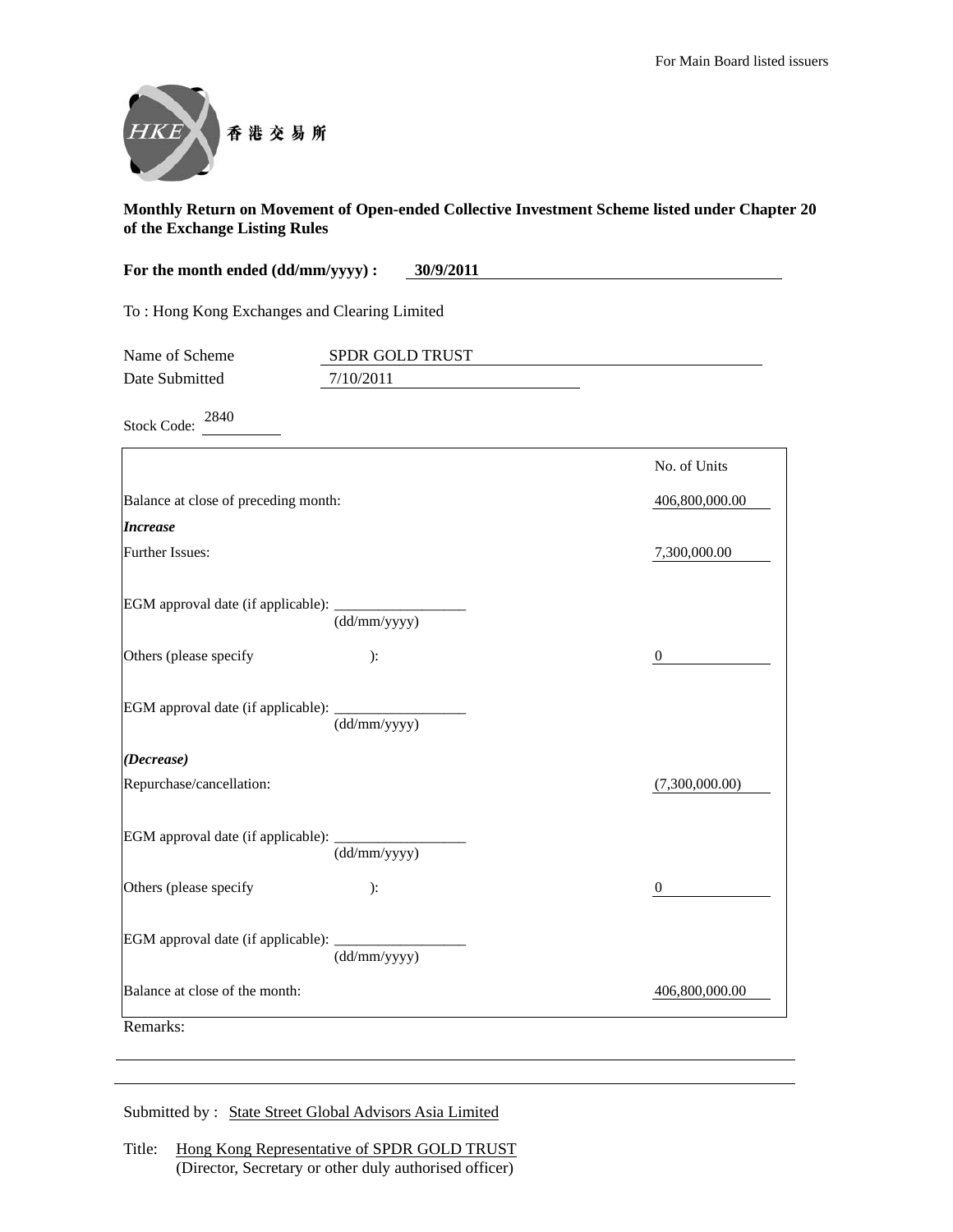

| For the month ended (dd/mm/yyyy) :           | 31/8/2011                   |                  |
|----------------------------------------------|-----------------------------|------------------|
| To: Hong Kong Exchanges and Clearing Limited |                             |                  |
| Name of Scheme<br>Date Submitted             | SPDR GOLD TRUST<br>6/9/2011 |                  |
| 2840                                         |                             |                  |
| <b>Stock Code:</b>                           |                             |                  |
|                                              |                             | No. of Units     |
| Balance at close of preceding month:         |                             | 417,000,000.00   |
| <b>Increase</b>                              |                             |                  |
| Further Issues:                              |                             | 29,300,000.00    |
| EGM approval date (if applicable):           | (dd/mm/yyyy)                |                  |
| Others (please specify                       | ):                          | $\boldsymbol{0}$ |
| EGM approval date (if applicable):           | (dd/mm/yyyy)                |                  |
| (Decrease)                                   |                             |                  |
| Repurchase/cancellation:                     |                             | (39,500,000.00)  |
| EGM approval date (if applicable):           | (dd/mm/yyyy)                |                  |
| Others (please specify                       | ):                          | $\boldsymbol{0}$ |
| EGM approval date (if applicable):           | (dd/mm/yyyy)                |                  |
| Balance at close of the month:               |                             | 406,800,000.00   |
| Remarks:                                     |                             |                  |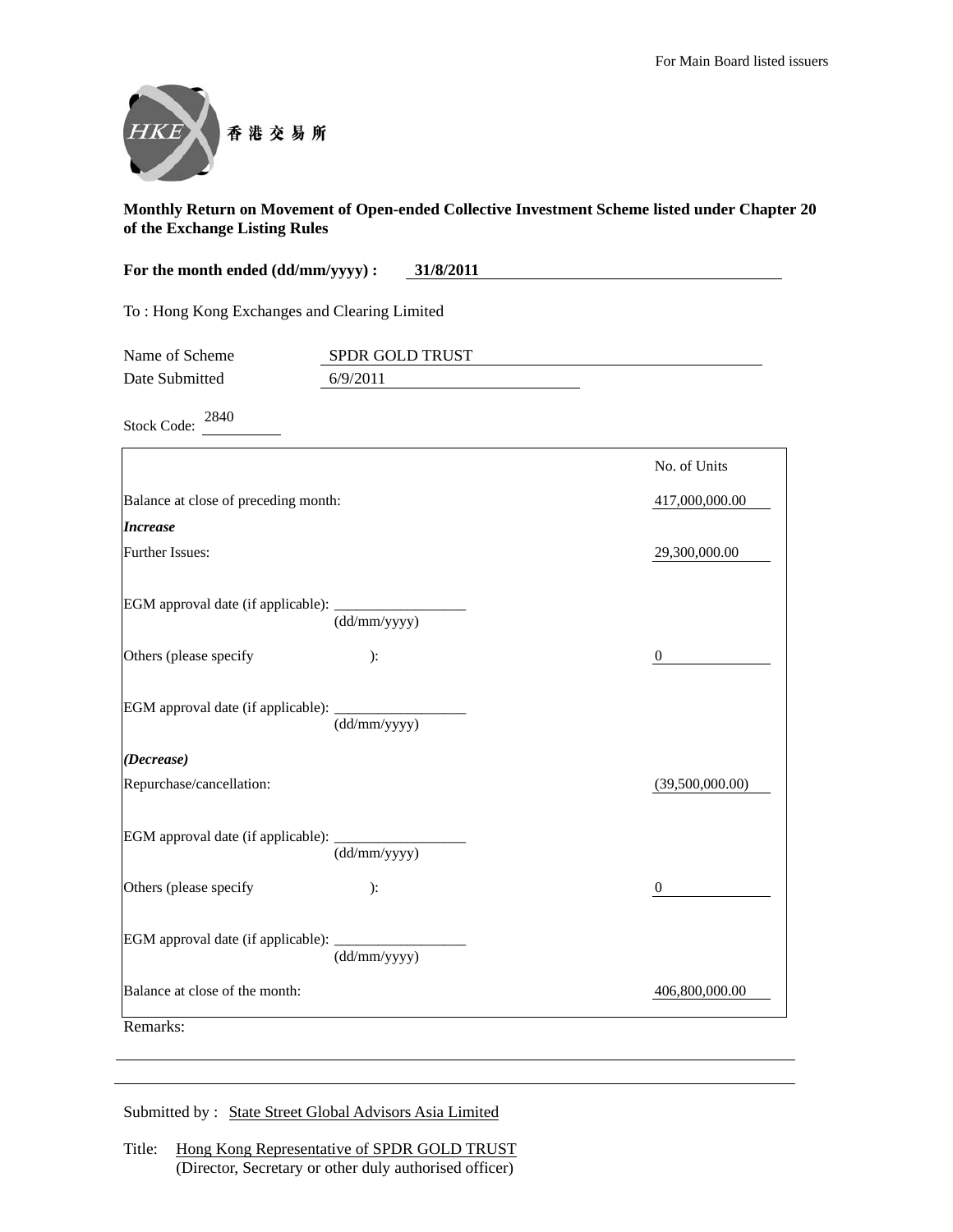

| For the month ended (dd/mm/yyyy) :           | 31/7/2011                   |                |
|----------------------------------------------|-----------------------------|----------------|
| To: Hong Kong Exchanges and Clearing Limited |                             |                |
| Name of Scheme<br>Date Submitted             | SPDR GOLD TRUST<br>4/8/2011 |                |
| 2840<br><b>Stock Code:</b>                   |                             |                |
|                                              |                             | No. of Units   |
| Balance at close of preceding month:         |                             | 398,600,000.00 |
| <b>Increase</b>                              |                             |                |
| Further Issues:                              |                             | 21,700,000.00  |
| EGM approval date (if applicable):           | (dd/mm/yyyy)                |                |
| Others (please specify                       | ):                          | 0              |
| EGM approval date (if applicable):           | (dd/mm/yyyy)                |                |
| (Decrease)                                   |                             |                |
| Repurchase/cancellation:                     |                             | (3,300,000.00) |
| EGM approval date (if applicable):           | (dd/mm/yyyy)                |                |
| Others (please specify                       | ):                          | $\mathbf{0}$   |
| EGM approval date (if applicable):           | (dd/mm/yyyy)                |                |
| Balance at close of the month:               |                             | 417,000,000.00 |
| Remarks:                                     |                             |                |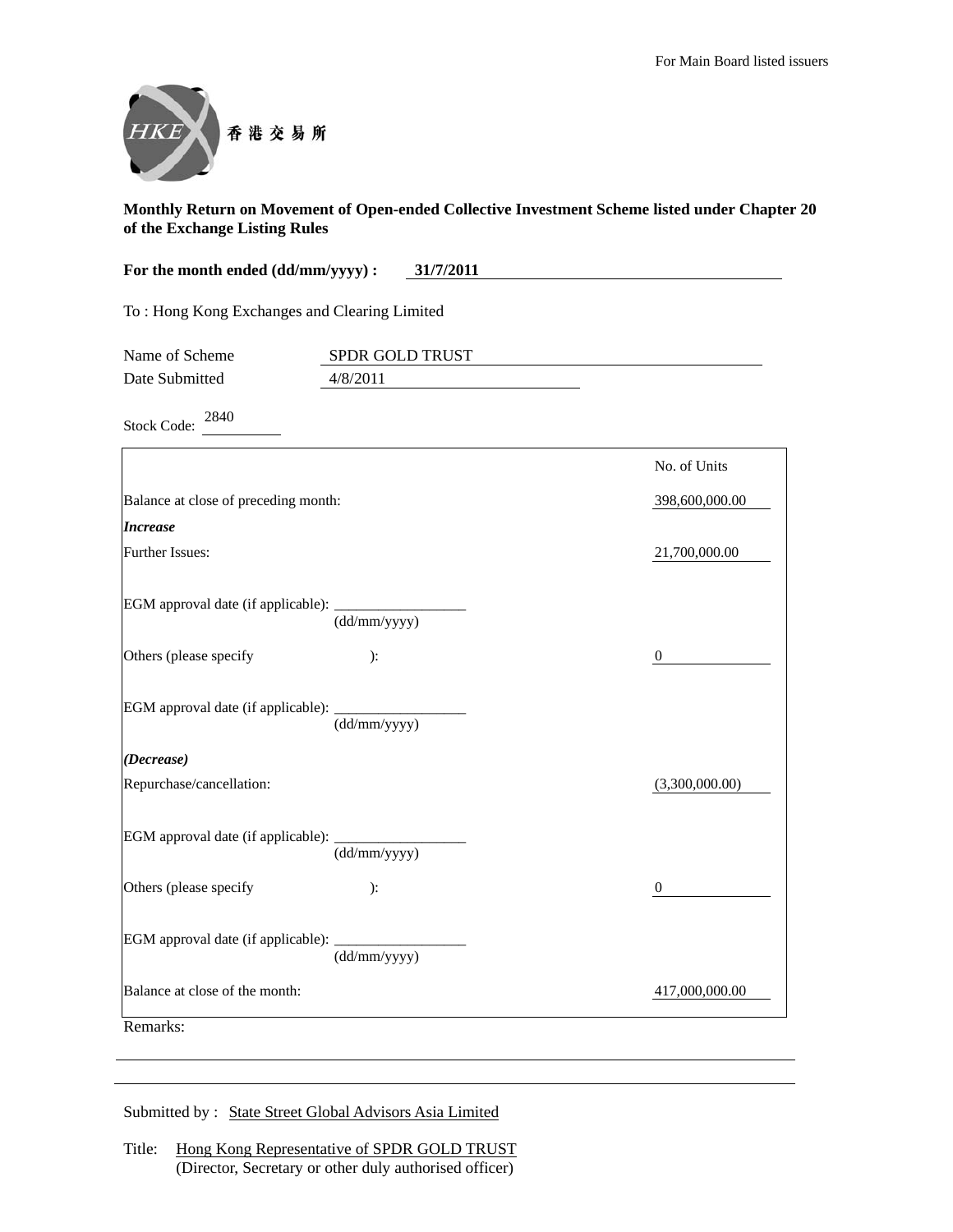

| For the month ended (dd/mm/yyyy) :<br>30/6/2011 |                 |                |
|-------------------------------------------------|-----------------|----------------|
| To: Hong Kong Exchanges and Clearing Limited    |                 |                |
| Name of Scheme                                  | SPDR GOLD TRUST |                |
| Date Submitted                                  | 6/7/2011        |                |
| 2840<br><b>Stock Code:</b>                      |                 |                |
|                                                 |                 | No. of Units   |
| Balance at close of preceding month:            |                 | 399,300,000.00 |
| <b>Increase</b>                                 |                 |                |
| Further Issues:                                 |                 | 3,700,000.00   |
| EGM approval date (if applicable):              | (dd/mm/yyyy)    |                |
| Others (please specify                          | ):              | $\theta$       |
| EGM approval date (if applicable):              | (dd/mm/yyyy)    |                |
| (Decrease)                                      |                 |                |
| Repurchase/cancellation:                        |                 | (4,400,000.00) |
| EGM approval date (if applicable):              | (dd/mm/yyyy)    |                |
| Others (please specify                          | ):              | $\mathbf{0}$   |
| EGM approval date (if applicable):              | (dd/mm/yyyy)    |                |
| Balance at close of the month:                  |                 | 398,600,000.00 |
| Remarks:                                        |                 |                |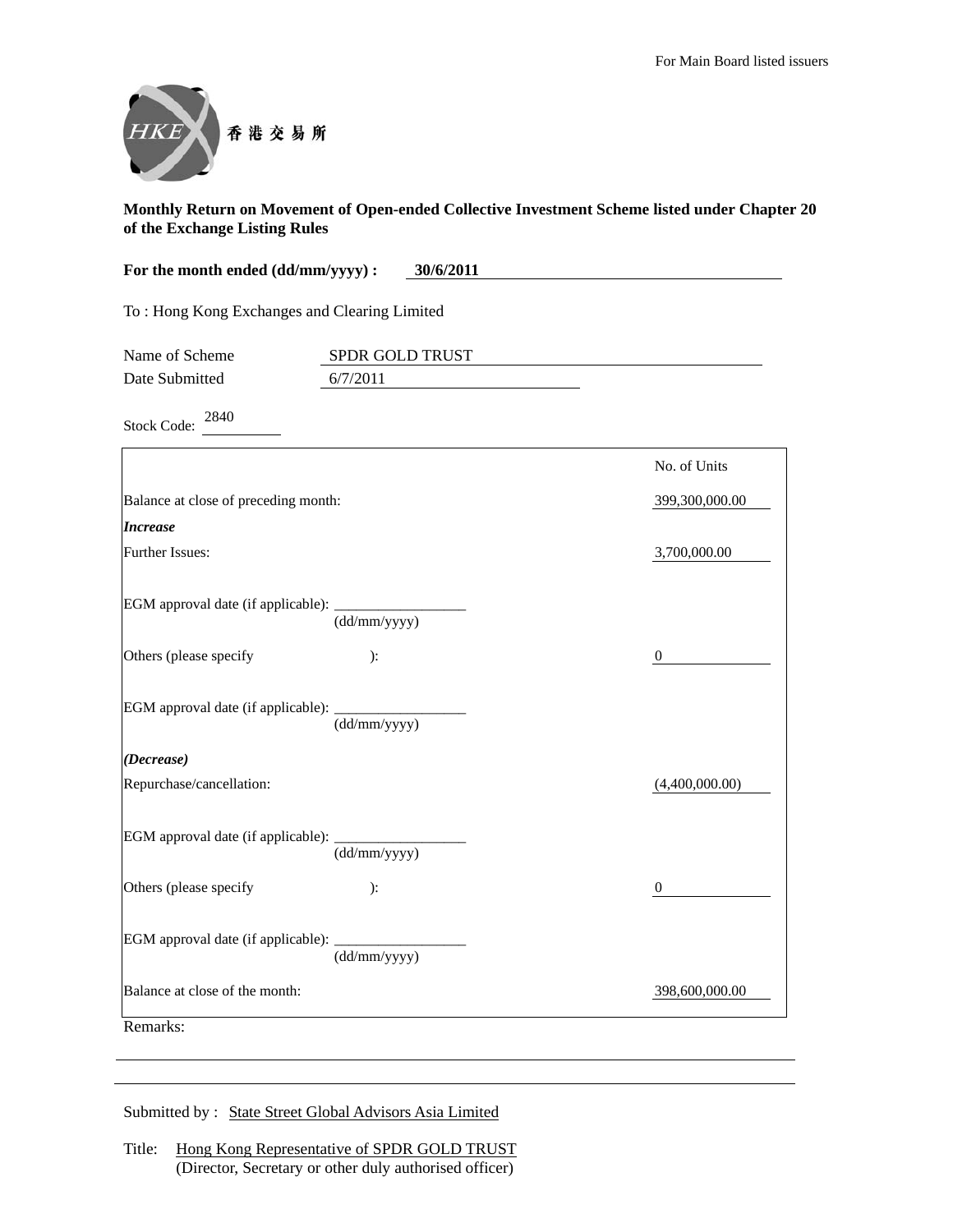

| For the month ended (dd/mm/yyyy) :<br>31/5/2011 |                 |                  |
|-------------------------------------------------|-----------------|------------------|
| To: Hong Kong Exchanges and Clearing Limited    |                 |                  |
| Name of Scheme                                  | SPDR GOLD TRUST |                  |
| Date Submitted                                  | 2/6/2011        |                  |
| 2840<br><b>Stock Code:</b>                      |                 |                  |
|                                                 |                 | No. of Units     |
| Balance at close of preceding month:            |                 | 405,400,000.00   |
| <b>Increase</b>                                 |                 |                  |
| Further Issues:                                 |                 | 7,500,000.00     |
| EGM approval date (if applicable):              | (dd/mm/yyyy)    |                  |
| Others (please specify                          | ):              | $\boldsymbol{0}$ |
| EGM approval date (if applicable):              | (dd/mm/yyyy)    |                  |
| (Decrease)                                      |                 |                  |
| Repurchase/cancellation:                        |                 | (13,600,000.00)  |
| EGM approval date (if applicable):              | (dd/mm/yyyy)    |                  |
| Others (please specify                          | ):              | $\boldsymbol{0}$ |
| EGM approval date (if applicable):              | (dd/mm/yyyy)    |                  |
| Balance at close of the month:                  |                 | 399,300,000.00   |
| Remarks:                                        |                 |                  |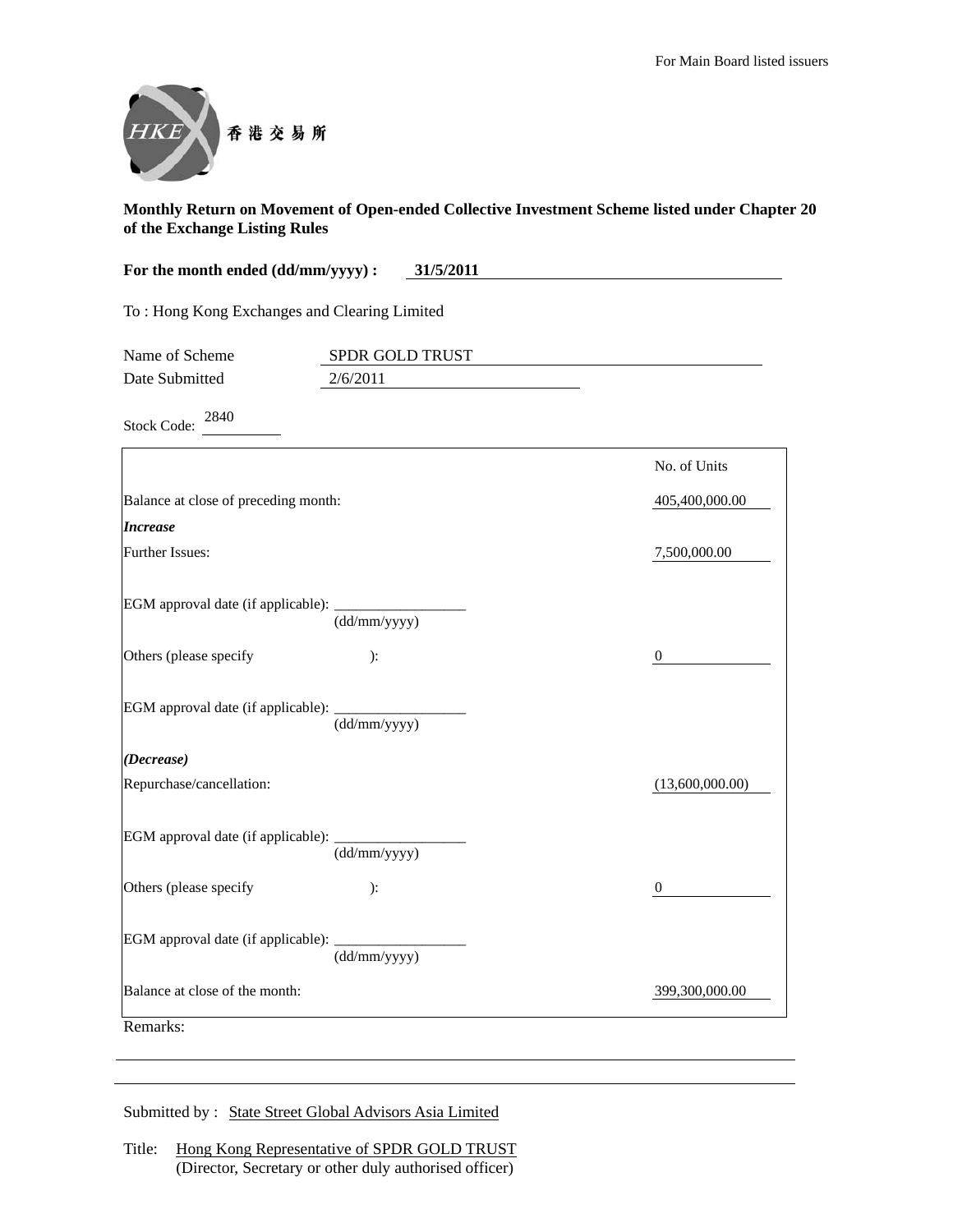

| For the month ended (dd/mm/yyyy) :<br>30/4/2011 |                             |                  |
|-------------------------------------------------|-----------------------------|------------------|
| To: Hong Kong Exchanges and Clearing Limited    |                             |                  |
| Name of Scheme<br>Date Submitted                | SPDR GOLD TRUST<br>4/5/2011 |                  |
| 2840<br><b>Stock Code:</b>                      |                             |                  |
|                                                 |                             | No. of Units     |
| Balance at close of preceding month:            |                             | 399,200,000.00   |
| <b>Increase</b>                                 |                             |                  |
| Further Issues:                                 |                             | 10,500,000.00    |
| EGM approval date (if applicable):              | (dd/mm/yyyy)                |                  |
| Others (please specify                          | ):                          | $\boldsymbol{0}$ |
| EGM approval date (if applicable): _            | (dd/mm/yyyy)                |                  |
| (Decrease)                                      |                             |                  |
| Repurchase/cancellation:                        |                             | (4,300,000.00)   |
| EGM approval date (if applicable): _            | (dd/mm/yyyy)                |                  |
| Others (please specify                          | ):                          | $\boldsymbol{0}$ |
| EGM approval date (if applicable):              | (dd/mm/yyyy)                |                  |
| Balance at close of the month:                  |                             | 405,400,000.00   |
| Remarks <sup>.</sup>                            |                             |                  |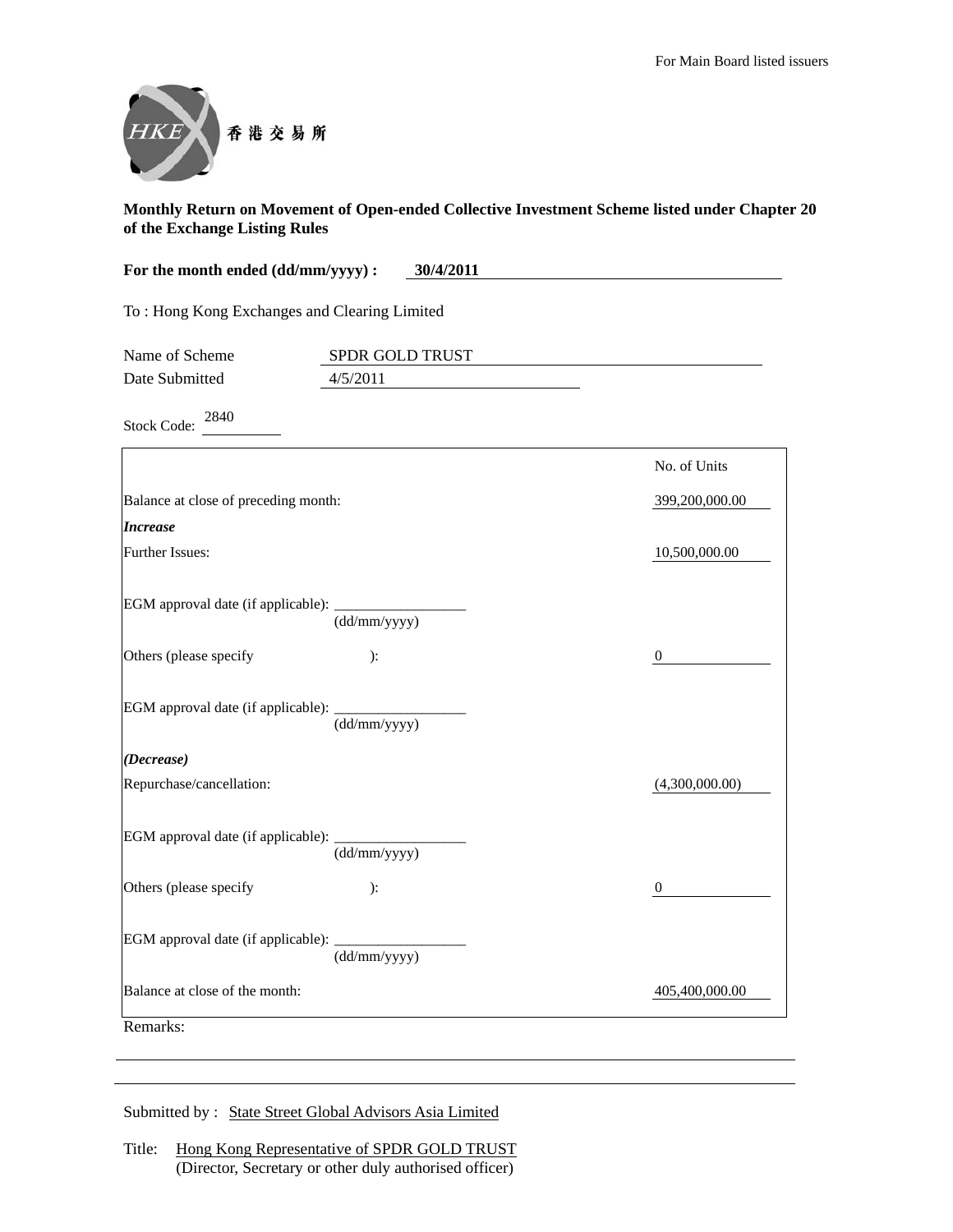

| For the month ended (dd/mm/yyyy) :           | 31/3/2011                   |                |
|----------------------------------------------|-----------------------------|----------------|
| To: Hong Kong Exchanges and Clearing Limited |                             |                |
| Name of Scheme<br>Date Submitted             | SPDR GOLD TRUST<br>1/4/2011 |                |
| 2840<br><b>Stock Code:</b>                   |                             |                |
|                                              |                             | No. of Units   |
| Balance at close of preceding month:         |                             | 399,000,000.00 |
| <b>Increase</b>                              |                             |                |
| Further Issues:                              |                             | 7,600,000.00   |
| EGM approval date (if applicable):           | (dd/mm/yyyy)                |                |
| Others (please specify                       | ):                          | 0              |
| EGM approval date (if applicable):           | (dd/mm/yyyy)                |                |
| (Decrease)                                   |                             |                |
| Repurchase/cancellation:                     |                             | (7,400,000.00) |
| EGM approval date (if applicable):           | (dd/mm/yyyy)                |                |
| Others (please specify                       | ):                          | $\mathbf{0}$   |
| EGM approval date (if applicable):           | (dd/mm/yyyy)                |                |
| Balance at close of the month:               |                             | 399,200,000.00 |
| Remarks:                                     |                             |                |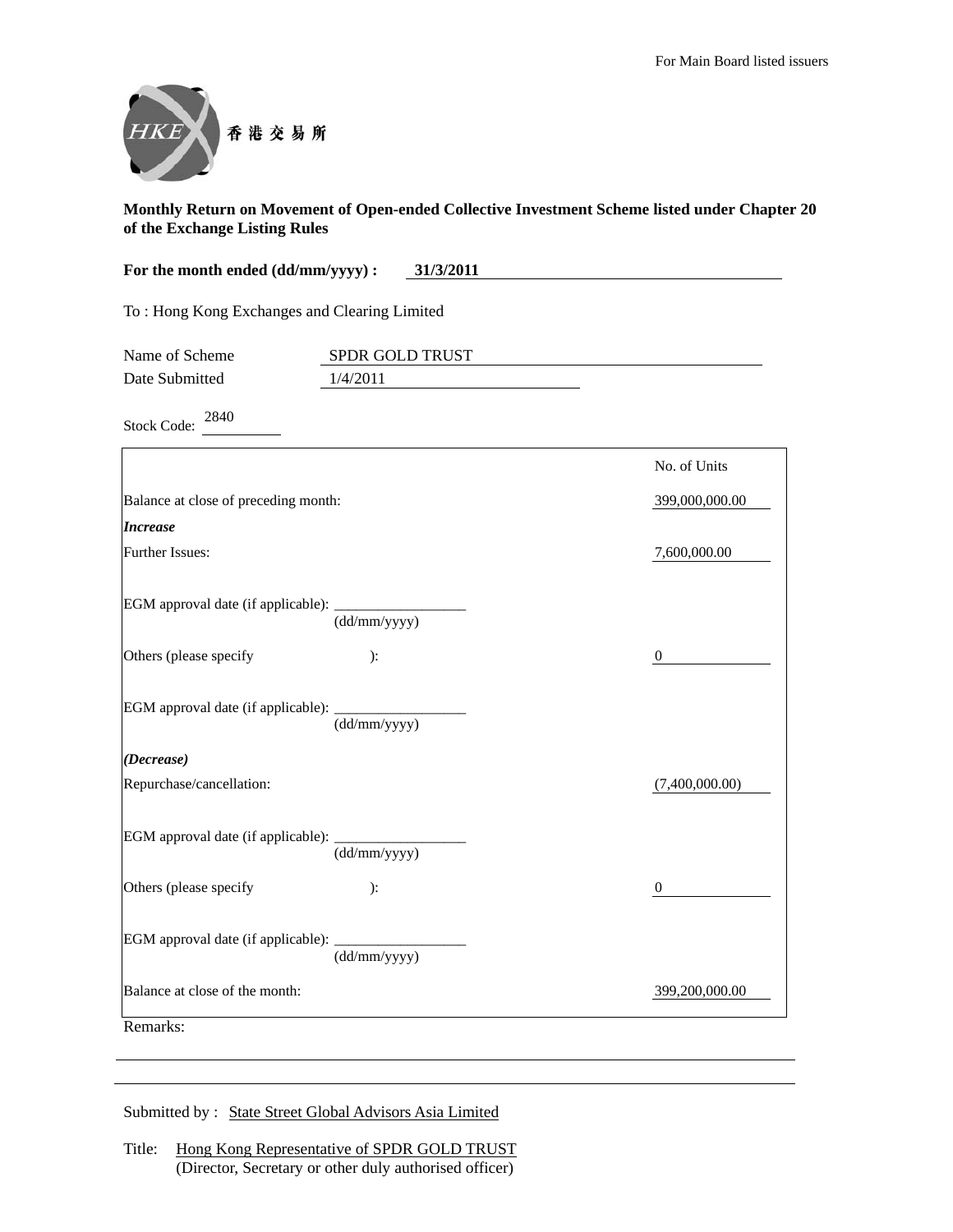

| For the month ended (dd/mm/yyyy) :           | 28/2/2011                   |                  |
|----------------------------------------------|-----------------------------|------------------|
| To: Hong Kong Exchanges and Clearing Limited |                             |                  |
| Name of Scheme<br>Date Submitted             | SPDR GOLD TRUST<br>2/3/2011 |                  |
|                                              |                             |                  |
| 2840<br><b>Stock Code:</b>                   |                             |                  |
|                                              |                             | No. of Units     |
| Balance at close of preceding month:         |                             | 404,200,000.00   |
| <b>Increase</b>                              |                             |                  |
| Further Issues:                              |                             | 700,000.00       |
| EGM approval date (if applicable):           | (dd/mm/yyyy)                |                  |
| Others (please specify                       | ):                          | 0                |
| EGM approval date (if applicable):           | (dd/mm/yyyy)                |                  |
| (Decrease)                                   |                             |                  |
| Repurchase/cancellation:                     |                             | (5,900,000.00)   |
| EGM approval date (if applicable):           | (dd/mm/yyyy)                |                  |
| Others (please specify                       | ):                          | $\boldsymbol{0}$ |
| EGM approval date (if applicable):           | (dd/mm/yyyy)                |                  |
| Balance at close of the month:               |                             | 399,000,000.00   |
| Remarks:                                     |                             |                  |